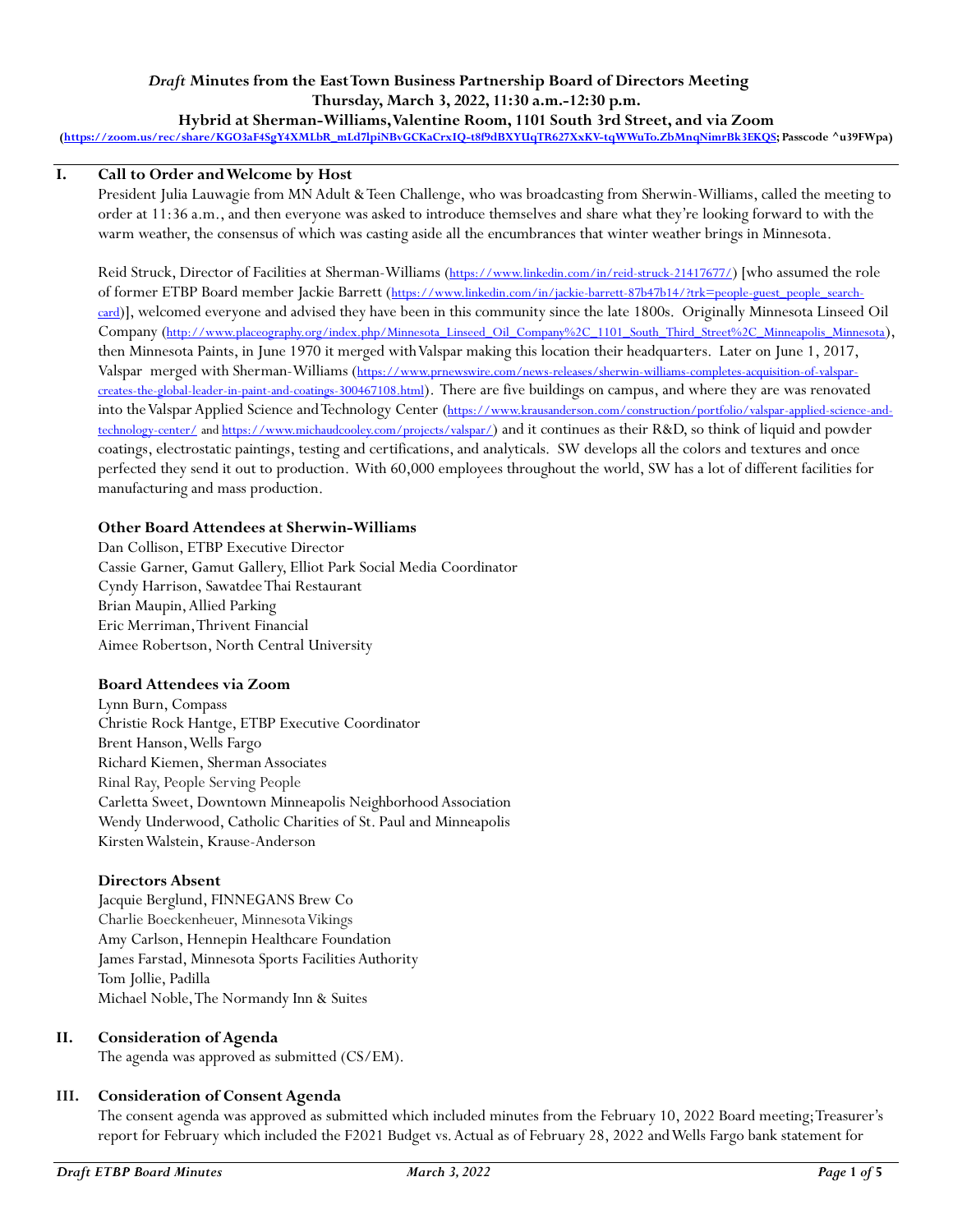February; Director of Downtown Partnerships for Minneapolis Downtown Council/Downtown Improvement District and Executive Director for East Town Business Partnership and Nū Loop Partners' report for January 30-February 26, 2022; and Executive Coordinator's report for the period 2/1/2022 to 2/28/2022 (CG/RK).

## **IV. Presentation: Proposed 2022-2023 Annual Themes and Aspirations**

Dan advised we've had a tradition of agreeing to some annual goals which ultimately become our themes and aspirations document but because, particularly of COVID, things have changed a lot and wanting to navigate in way that benefits all businesses and neighborhood associations in East Town, he explained the 2022-2023 over-arching themes and aspirations that we'll focus on; they'll always pivot to time-sensitive strategic conversations and responses. Because this document will go before the membership at next month's annual meeting, he sought feedback from the Board to determine if it seems on point and anything's missing.

He highlighted it's time to update our 5-Year Strategic Framework this summer, preferably in July because some of us vacation and waiting until August is too eleventh hour. We've hired consultants in the past – for the 2018-2022 Strategic Framework, Trudy Ohnsorg of Cincinnatus (<https://www.cincinnatus.com/trudy-ohnsorg.html>) facilitated our half day retreat on Tuesday, July 11, 2017, and for the 2013-2017 Strategic Framework, MAP for Nonprofits consultants led the process in 2013 – and incurring a \$2,000 fee when we're trying to build our budget back is inadvisable. He'll work with the Executive Committee to set up a halfday retreat to develop the 2023-2027 Strategic Framework where he or a Board member – because there's a lot of talent at the table – will facilitate and he thinks we'll still have just as meaningful conversations.

Then in response to Cassie's inquiry about whether there was a way to connect with downtown to organize a stronger National Night Out that will support the small businesses, Christie told her these are the challenges the DMNA faces: (1) the three fantastic women who organized the DMNA NNO at The Commons last year ([https://www.thedmna.org/event/dmna-national-night-out](https://www.thedmna.org/event/dmna-national-night-out-at-the-commons/)[at-the-commons/](https://www.thedmna.org/event/dmna-national-night-out-at-the-commons/)) all said they don't have the time this year; (2) the DMNA Civic Engagement Committee is struggling with participation right now; and (3) EPNI's interim Executive Director left in February, so they're still looking for someone to fill that role and because they didn't have any volunteers last year, they weren't interested in partnering with us. She'll keep everyone posted if they're able to find some people willing to get behind it, and they'll definitely work in partnership with the businesses in East Town. She'll connect offline with Cassie who volunteered.

Dan added this is something we need to think about at a deeper level going into the retreat, i.e., how business associations can pick up some of the lift that neighborhoods have had through City funding that is now gone, and he'll be reaching out to EPNI.

## **V. Action Item: Consideration of 2022 Slate of Board Nominees**

Dan explained how terms have changed over the years to prevent being able to serve ad infinitum, e.g., the Bylaws were amended in 2015 to stagger the terms of the new 21 total number of directors so that each year only 7 would be up for reelection; and the Bylaws were amended once again in 2017 to clarify that anyone filling the remaining term of an unexpired term was eligible to serve two consecutive 3-year terms before having to rotate off for 1 year. Each of the following nominee's term is expiring, and each is eligible and has agreed to serve another 3-year term:

- Amy Carlson, Director of Operations and Communications at Hennepin Healthcare Foundation
- Cyndy Harrison, Co-Owner of Sawatdee Thai Restaurants
- Cassie Gardner, Director of Gamut Gallery
- Eric Merriman, Director of Real Estate, Workplace, and Facilities at Thrivent Financial
- **Example 3** Jacquie Berglund, CEO of FINNEGANS Brew Co
- Richard Kiemen, Senior Vice President of Construction at Sherman Associates
- Tom Jollie, Senior Vice President at Padilla

The slate of nominees for Board of Directors was approved as presented (CS/BH).

Dan thanked them for being willing to serve and added if they'll be present at the annual meeting, he'll call upon them to introduce themselves and share why they wish to participate.

## **VI. Updates**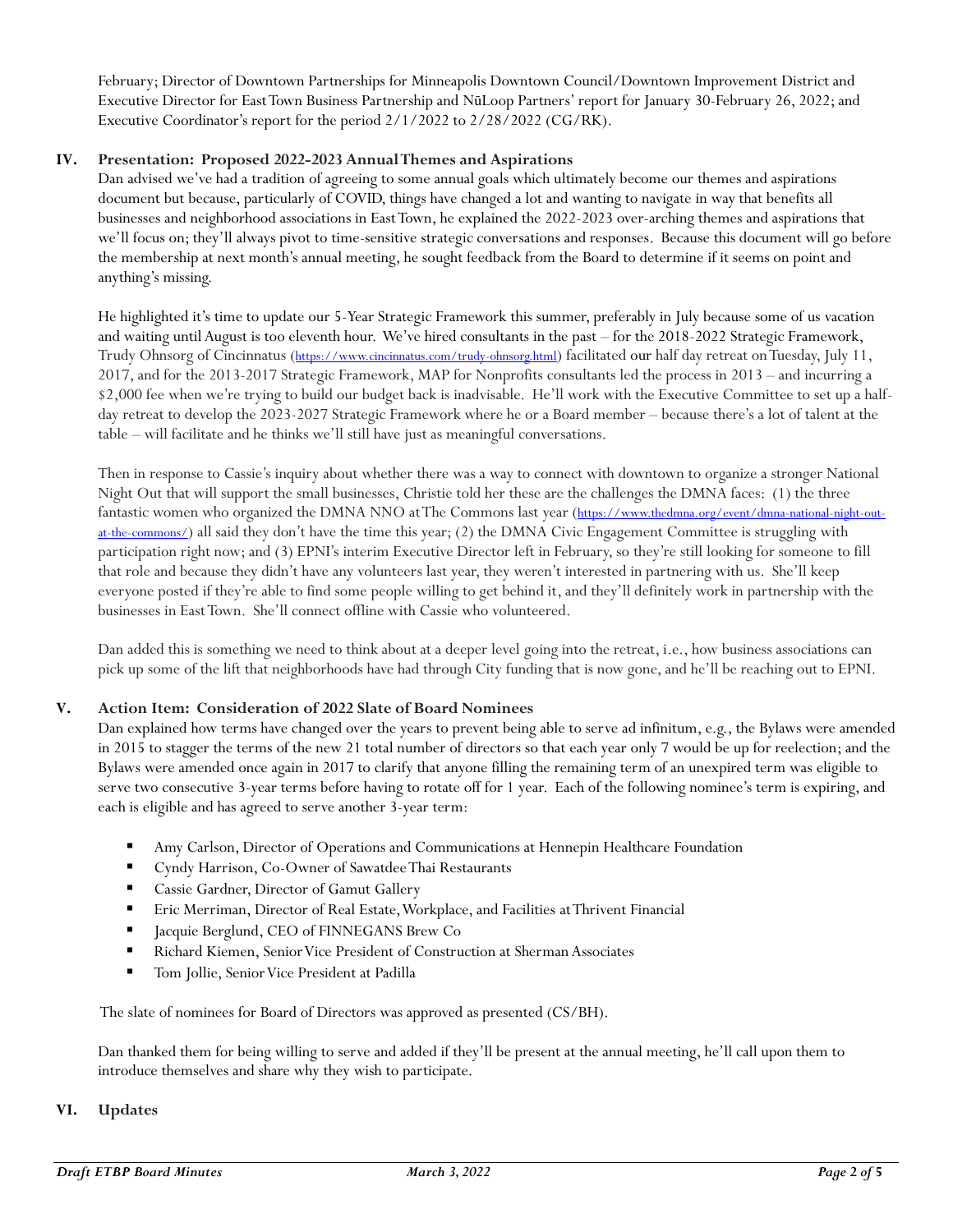## **A. Executive Director's Monthly Report**

**1. Sherman Associates Redevelopment at J.I. Case Building.** Richard Kiemen, SVP of Construction (<https://www.linkedin.com/in/richard-kiemen-86520a122/>), advised they're excited to have started the renovation of their corporate office ([https://easttownmpls.org/sherman-associates-begins-30-million-historic-redevelopment-on-its-minneapolis-headquarters](https://easttownmpls.org/sherman-associates-begins-30-million-historic-redevelopment-on-its-minneapolis-headquarters-now-known-as-the-j-i-case-building/)[now-known-as-the-j-i-case-building/](https://easttownmpls.org/sherman-associates-begins-30-million-historic-redevelopment-on-its-minneapolis-headquarters-now-known-as-the-j-i-case-building/)) and are temporarily housed in the Fueled Collective at the Grain Exchange (<https://fueledcollectivemn.com/downtown-minneapolis/>). If we want a little history of J.I. Case, please go to the corner of Park and Washington Avenues to see the signage put up by the DMNA Historic Signage Project (<https://www.thedmna.org/historic-signage/>) that is being led by DMA Board Treasurer Dianne Walsh.

SA will occupy the entire 3rd and part of the 2nd floors, is working with restaurant users for the 1st floor, is working on a speakeasy idea for the lower level, and will put on a rooftop deck. They've approval on Part 1 and have submitted Part 2 of the Minnesota Historic Structure Rehabilitation Tax Credit (<https://mn.gov/admin/shpo/incentives/state/>) and would hope to be back there within a 7- to 8-month period. He's had the pleasure of doing the initial renovation in 2000 when he worked for KM Building Company, a general contractor in northeast prior to joining SA, so he's done about six renovations as their corporate office has expanded. It's exciting, a wonderful building,and they're happy to be in the downtown area. He would love to do tours as the rooftop deck and other things come together so let's put in on the agenda.

**2. Kraus-Anderson Completion ofThe Larking.** Brent Hanson, SVP and Director of Office Transactions at Wells Fargo (<https://www.linkedin.com/in/brent-hanson-a48a558/>), admitted he hasn't been in the final product (<https://easttownmpls.org/kraus-anderson-completes-the-larking-in-downtown-minneapolis/>) because it opened maybe 60 days after COVID started, so timing is everything. The project was in partnership with Kraus-Anderson and was built on several shoddy surface parking lots adjacent to an old Wells Fargo branch at 800 South Park Avenue. They started having conversations with developers back in 2016-2017 and ended partnering with KA and now they've been up and running for the last year and half. They're not only happy with the aesthetics but how well the branch will be doing there.

Kirsten Walstein, Director of Investment Management at KA (<https://www.krausanderson.com/people/kirsten-walstien/>), clarified the Wells Fargo branch is part of Phase 1, so it opened earlier. Phase 2 included the residential portion which has 341 micro units in a luxury high-rise building that just opened last week. Right now there are a couple of people who are occupying the building but there's a ton of interest looking out over the next couple of months as you think about Minneapolis and what the curve looks like in terms of people moving which is typically in the summer months when the weather is a little bit warmer, so as leases on prospective new residents are coming up they're certainly starting to look in that major timeframe. There are a lot of great amenities [\(https://www.thelarking.com/amenities](https://www.thelarking.com/amenities)) and there are two commercial spaces outside of Wells Fargo, one positioned next to Wells Faro and one directly underneath the apartment building. Those are yet to be rented but they are actively looking for users to bring to the neighborhood. They're happy it's finally done and open, and looking forward to new residents moving over to this side of town.

Dan then thanked her for putting the development team together to host the business forum in May in one of those spaces, but if not we'll go to Brent's office and look at The Larking from the Wells Fargo tower (he'll be there after March 14th), or they'll have it on the rooftop at KA.

- **3. Business Forums Update.** The seasons runs from September through June during which different keynote topics are featured for nine of those months plus the Annual Meeting, and then we take July and August off to conduct strategic planning. Officing out of the Minneapolis Downtown Council makes him easily accessible to their three events staff who he collaborates with on four shared events throughout the nine-topic season. Talking with Meghan Gustafson Gingerich, Director of Events and Programming (<https://www.linkedin.com/in/meghan-gustafson-gingerich-b239811/>), they discovered over the last 2 years they literally changed 90% of the topics, locations, and times to fit whatever they had to address. The ETBP used to always do 12:00-1:00 p.m. on third Thursdays, and now we've been moving all over the place. The MDC has a pulse on what the business community in general is tracking, so he's worked with the ETBP Executive Committee who have signed off on the following changed topics for the remainder of the season:
	- **a.** *Young Professionals in the Marketplace* onThursday, March 17th, 11 a.m. to noon at the FINNOVATION Lab. Leadership of the Young Professionals of Minneapolis (<https://www.ypminneapolis.org/>) will introduce their work and strategies for engaging personal and professional development in the marketplace, then afterwards everyone is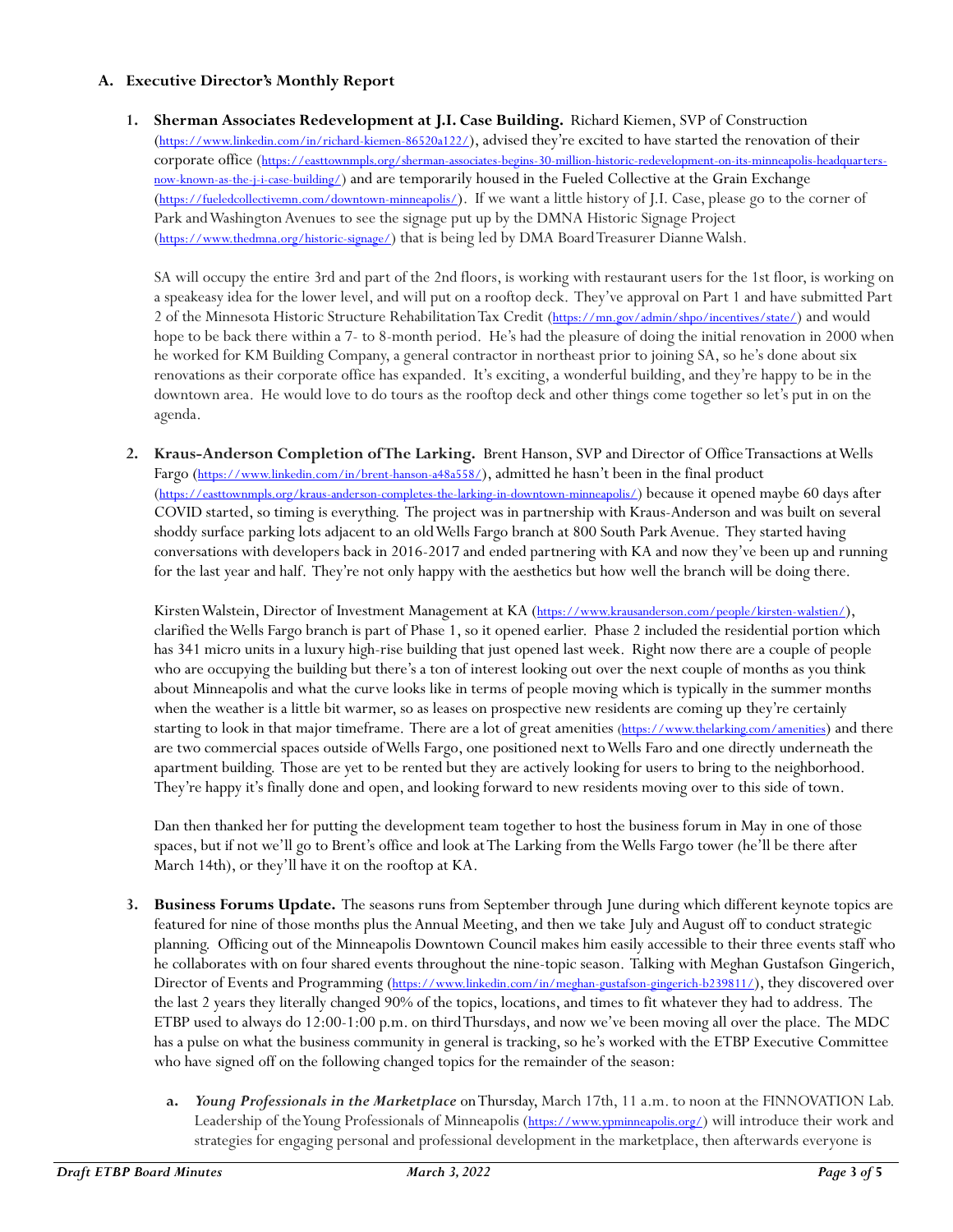encouraged to go to FINNEGANS to toast St. Patrick's Day (<https://finnegans.org/visit-us/st-patricks-day/>).

**b.** *Creating a Renewed Vision for the East Town District* at the Annual Meeting on Thursday, April 21st, 12:00- 1:00 p.m. at U.S. Bank Stadium. Instead of a keynote speaker, the program will include an update on the stadium with James Farstad, Minnesota Vikings and giveaway with Charlie Boeckenheuer, MDC partnership with Steve Cramer, ETBP year in review with he and Christie, and Dan would be grateful if Broad members would offer reflections on the various commitments we've worked hard on through the lens of their organizations, in person or virtual, so watch for his invitation email.

The remaining two topics, *Reflecting on Title IX at its 50th Anniversary* and *What Does Full Scale Recovery Look Like* with Melvin Tennant, CEO at Meet Minneapolis, are being toggled because the Women's Final Four Tournament (<https://www.minneapolis.org/final-four/>) is coming to town which is a big deal and Leah Wong, VP of External Relations (<https://www.linkedin.com/in/leahwong/>), has been a key voice in organizing all the marketing for the business associations, and Dan has talked with her about the 50th anniversary of Title IX (<https://www.insightintodiversity.com/womens-history-month-2022-celebrating-50-years-of-title-ix/>) which is also a big deal in terms of women's rights in the athletic world as well as the broader business world, so Wong is willing to find meaningful speakers and she'll moderate the panel. It may take place at the May 19th date at KA with it being a Spotlight presentation, or at the final forum on June 16th at a location TBD.

- **c.** *Introduction to The Larking and Wells Fargo Branch* on Thursday, May 19th, 12:00-1:00 p.m. at TBD.
- **d.** *Final Forum Topic TBD* on Thursday, June 16th, 12:00-1:00 p.m. at TBD.
- **B. Downtown Minneapolis Neighborhood Association.** See Carletta's report on the Board Members Only page to learn about the projects the Land Use Committee has been reviewing since the last ETBP Board meeting.

Christie announced the Charter Commission approved the new Ward and Park District boundaries at their meeting last night, and Downtown East will stay in Ward 3 for the next 10 years instead of moving towards Ward 6 (<https://www.minneapolismn.gov/news/2022/march/redistricting-for-wards-park-districts-completed/>).

- **C. Elliot Park Neighborhood Association.** Dan continues to work with the EPNI Board to determine who'll be collaborating with us.
- **D. Minneapolis Downtown Council.** Under the space of equitable and inclusive development of small and diverse businesses, the East Town district is having a lot of conversations about how we can fill retail and innovate. We have a ways to go, particularly with businesses coming back as its so driven by hospitality which has a couple of years to recovery.

The Chameleon Consortium and Shoppes (<https://www.chameleonconsortium.com/shopping-spree/>) that he's shared with us so many times is an important adjacent program where he's now putting 20-30 hours per week on a new project, i.e., The Young-Quinlan Opportunity, that potentially will have bearing on diverse businesses in East Town.

Bob Greenberg, President of 614 Company (<https://614co.com/>), who owns and manages the Young-Quinlan Building at 9th Street and Nicollet Mall, has been tracking Chameleon which has the Coconut Whisk Cafe & Bubble Tea Shop (<https://www.chameleonconsortium.com/retailers/coconut-whisk/>) located in the ground floor retail space there, so when JB Hudson Jewelers decided to vacate its 14,919 square foot main floor + mezzanine space due to declining foot traffic and office workers during the pandemic ([https://www.startribune.com/after-136-years-in-downtown-mpls-jb-hudson-jewelers-will-close-owner-will](https://www.startribune.com/after-136-years-in-downtown-mpls-jb-hudson-jewelers-will-close-owner-will-open-new-store-in-wayzata/600095864/)[open-new-store-in-wayzata/600095864/](https://www.startribune.com/after-136-years-in-downtown-mpls-jb-hudson-jewelers-will-close-owner-will-open-new-store-in-wayzata/600095864/)), Greenberg invited Chameleon to make a proposal.

After diving in deep, the MDC and its Chameleon Shoppes program are proposing an innovative and experiential retail experience featuring BIPOC and women-owned products. They are working in partnership with the property owners who are putting in big to pay for the utilities, taxes, and insurance and give that much space for just a percentage of sales, and they've obtained pro bono assistance from several professional organizations including Alliiance (<https://alliiance.us/>), Lead Designer at Target, Gardner Builders (<https://gardner-builders.com/>) to put this project together. They're scoping a \$1.5 million refresh and staffing for the retail, co-working and business incubation environment. He and Shannon Fitzgerald, Program Lead at Impact Hub who works on the Chameleon Shoppes (<https://www.linkedin.com/in/smfitzgerald/>), will office in the space.